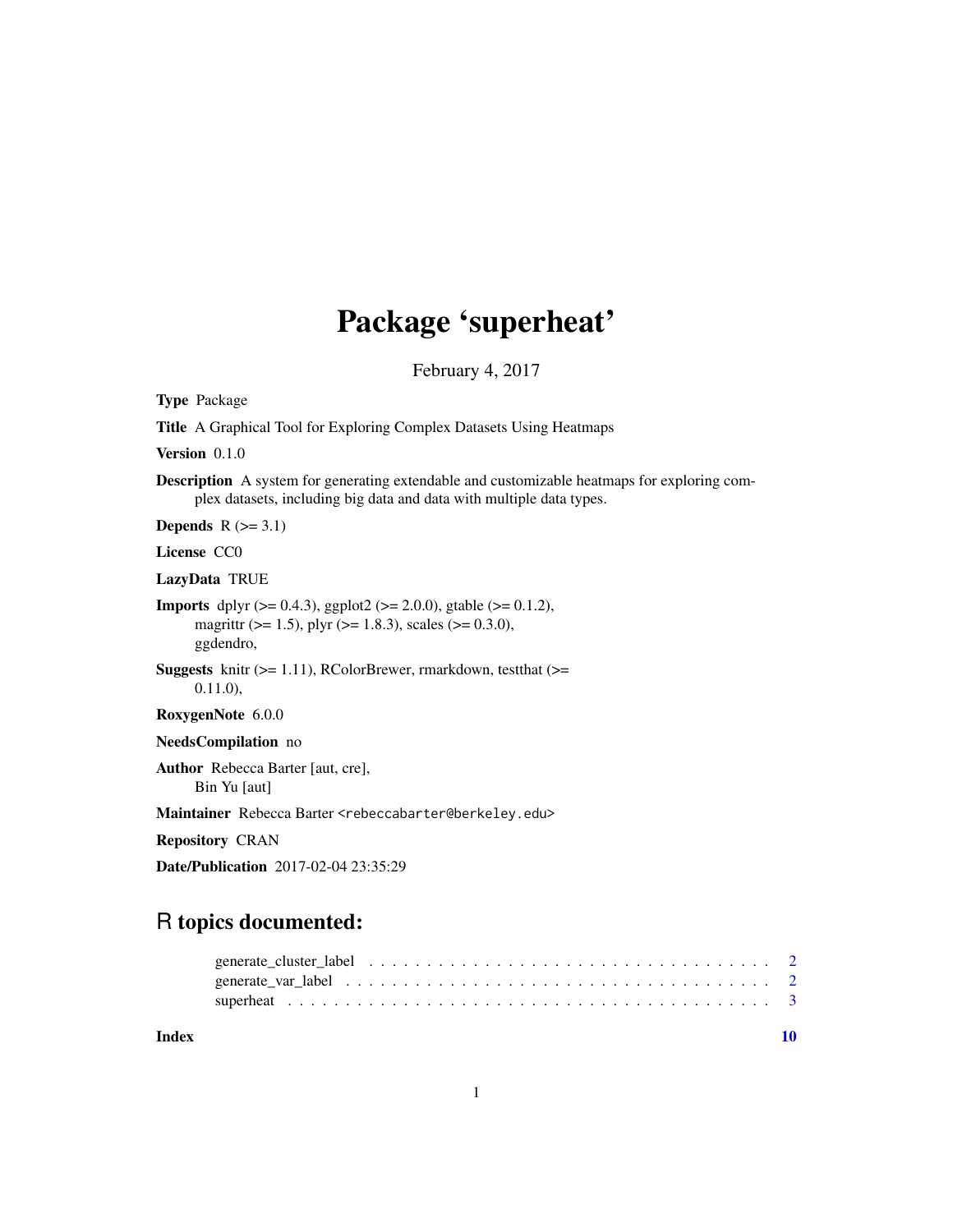<span id="page-1-0"></span>generate\_cluster\_label

*Generate clustered heatmap labels.*

#### Description

Generate clustered heatmap labels.

#### Usage

```
generate_cluster_label(membership, location = c("bottom", "left"),
  label.col = NULL, label.text.col = NULL,
  label.text.alignment = c("center", "left", "right"),
 bottom.label.text.size = 5, left.label.text.size = 5, text.angle = NULL)
```
#### Arguments

| membership             | a vector specifying the cluster membership.                                                                 |
|------------------------|-------------------------------------------------------------------------------------------------------------|
| location               | will these labels be on the bottom ("bottom") or on the left ("left)?                                       |
| label.col              | a vector specifying cluster/variable label color palette.                                                   |
|                        | label.text.col a character or character vector specifying the cluster/variable label text color.            |
| label.text.alignment   |                                                                                                             |
|                        | the text alignment of the label text. The default is "center". Alternate options<br>are "left" and "right". |
| bottom.label.text.size |                                                                                                             |
|                        | the size of the bottom heatmap label text. The default is 5.                                                |
| left.label.text.size   |                                                                                                             |
|                        | the size of the left heatmap label text. The default is 5.                                                  |
| text.angle             | number of degrees to rotate the text on the left cluster/variable labels.                                   |
|                        |                                                                                                             |

#### Value

A ggplot2 object of heatmap labels.

generate\_var\_label *Generate heatmap variable labels.*

#### Description

Generate heatmap variable labels.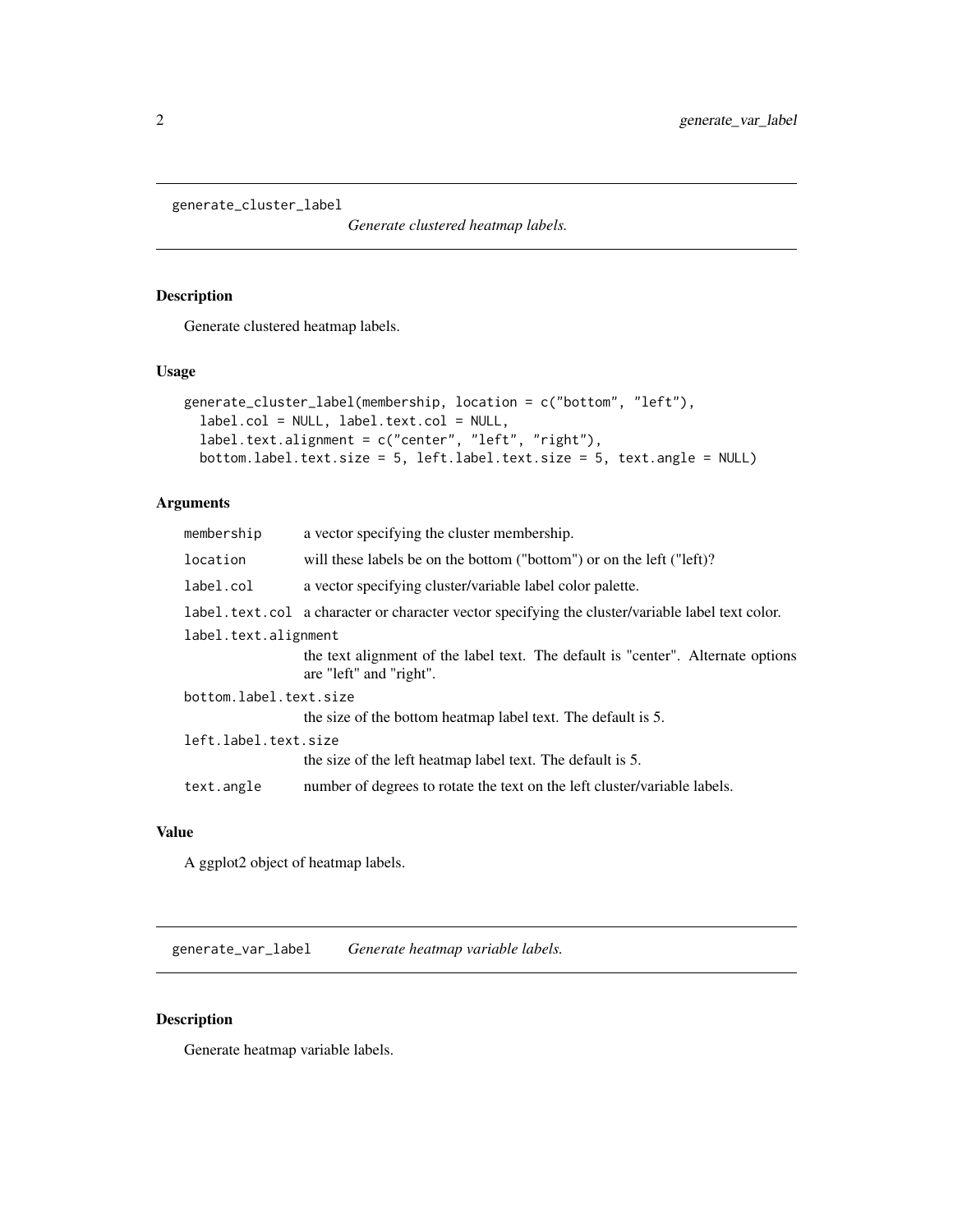#### <span id="page-2-0"></span>superheat 3

#### Usage

```
generate_var_label(names, location = c("bottom", "left"), label.col = NULL,
  label.text.col = NULL, label.text.alignment = c("center", "left",
  "right"), bottom.label.text.size = 5, left.label.text.size = 5,
  text.angle = NULL)
```
#### Arguments

| names                  | a vector specifying the label names.                                                                        |  |  |  |
|------------------------|-------------------------------------------------------------------------------------------------------------|--|--|--|
| location               | will these labels be on the bottom ("bottom") or on the left ("left)?                                       |  |  |  |
| label.col              | a vector specifying the cluster/variable label color palette.                                               |  |  |  |
|                        | label.text.col a character or character vector specifying the cluster/variable label text color.            |  |  |  |
| label.text.alignment   |                                                                                                             |  |  |  |
|                        | the text alignment of the label text. The default is "center". Alternate options<br>are "left" and "right". |  |  |  |
| bottom.label.text.size |                                                                                                             |  |  |  |
|                        | the size of the bottom heatmap label text. The default is 5.                                                |  |  |  |
| left.label.text.size   |                                                                                                             |  |  |  |
|                        | the size of the left heatmap label text. The default is 5.                                                  |  |  |  |
| text.angle             | number of degrees to rotate the text on the left cluster/variable labels.                                   |  |  |  |
|                        |                                                                                                             |  |  |  |

#### Value

A ggplot2 object of heatmap labels.

superheat *Generate supervised heatmaps.*

#### Description

Superheat is used to generate and customize heatmaps. Scatterplots, boxplots, barplots, line plots and boxplots can be plotted adjacent to the columns and rows of the heatmap, adding an additional layer of information. For usage, see the vignette at <https://rlbarter.github.io/superheat/>.

#### Usage

```
superheat(X, X.text = NULL, yt = NULL, yr = NULL,membership.rows = NULL, membership.cols = NULL, pretty.order.rows = F,
 pretty.order.cols = F, row.dendrogram = F, col.dendrogram = F,
 n.clusters.rows = NULL, n.clusters.cols = NULL,
 clustering.method = c("kmeans", "hierarchical"),
  dist.method = c("euclidean", "maximum", "manhattan", "canberra", "binary",
  "minkowski"), order.cols = NULL, order.rows = NULL, smooth.heat = FALSE,
  scale = FALSE, left.label = NULL, bottom.label = NULL,
  heat.col.scheme = c("viridis", "red", "purple", "blue", "grey", "green"),
```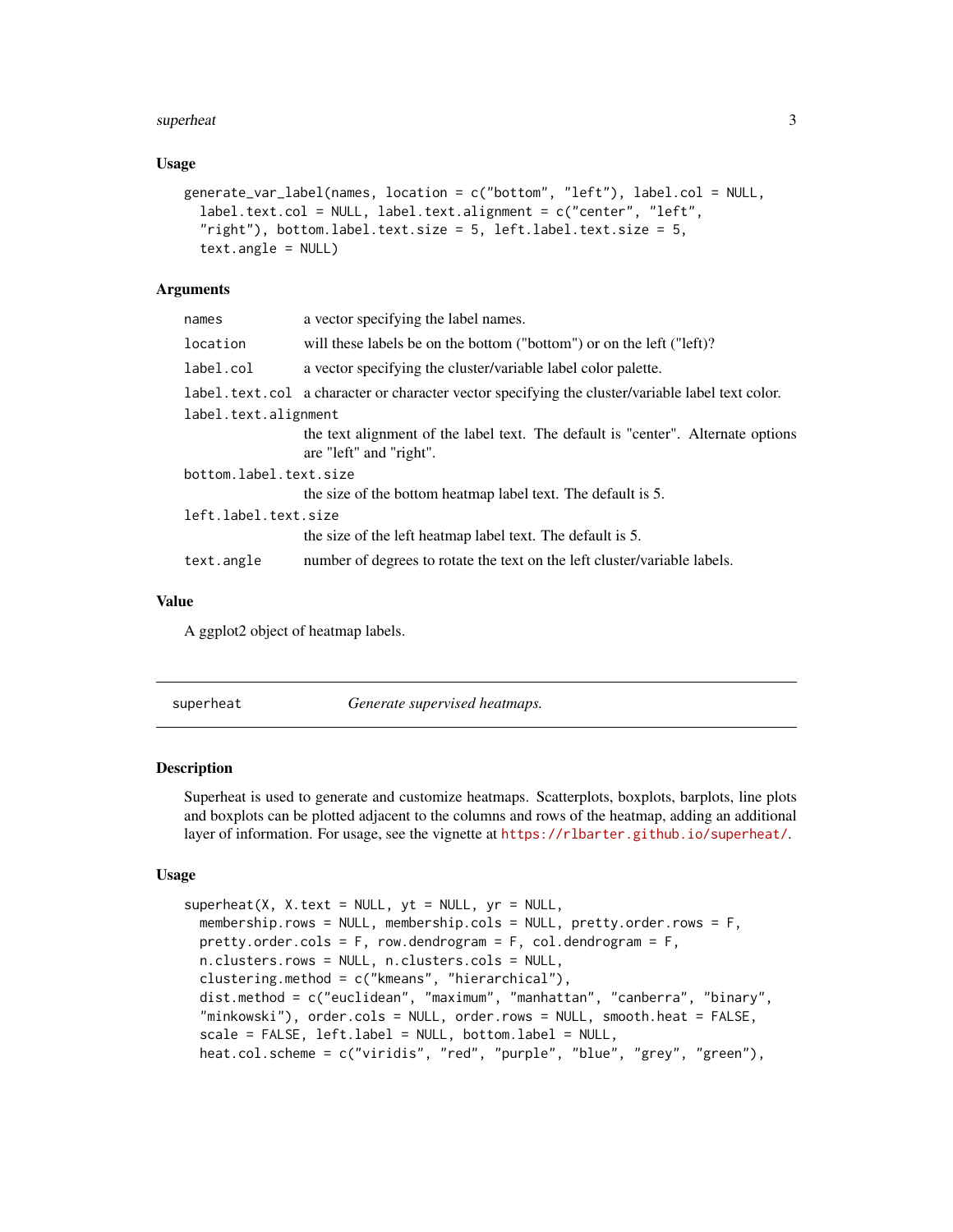```
heat.pal = NULL, heat.pal.values = NULL, heat.na.col = "grey50",
heat.lim = NULL, X.text.size = 5, X.text.col = "black",
X.text.angle = 0, yt.plot.type = c("scatter", "bar", "boxplot",
"scattersmooth", "smooth", "scatterline", "line"),
yr.plot.type = c("scatter", "bar", "boxplot", "scattersmooth", "smooth",
"scatterline", "line"), legend = TRUE, legend.height = 0.1,
legend.width = 1.5, legend.text.size = 12, grid.hline = TRUE,
grid.vline = TRUE, grid.hline.size = 0.5, grid.vline.size = 0.5,
grid.hline.col = "black", grid.vline.col = "black",
force.grid.hline = F, force.grid.vline = F,
smoothing.method = c("loess", "lm"), smooth.se = TRUE, yt.axis = T,
yr. axis = T, yt. num. ticks = 3, yr. num. ticks = 3, yt. plot.size = 0.3,
yr.plot.size = 0.3, yt.axis.name = NULL, yr.axis.name = NULL,
yr.axis.size = 10, yt.axis.size = 10, yr.axis.name.size = 10,
yt.axis.name.size = 10, yr.axis.name.angle = NULL,
yt.axis.name.angle = NULL, yt.obs.col = NULL, yr.obs.col = NULL,
yt.cluster.col = NULL, yr.cluster.col = NULL, yt.bar.col = NULL,
yr.bar.col = NULL, yt.point.size = 2, yt.point.alpha = 1,
yr.point.size = 2, yr.point.alpha = 1, yr.line.col = NULL,
yt.line.col = NULL, yr.line.size = NULL, yt.line.size = NULL,
bottom.label.text.size = 5, left.label.text.size = 5,
bottom.label.text.angle = NULL, left.label.text.angle = NULL,
bottom.label.size = 0.2, left.label.size = 0.2, left.label.col = NULL,
bottom.label.col = NULL, left.label.text.col = NULL,
bottom.label.text.col = NULL, left.label.text.alignment = c("center",
"left", "right"), bottom.label.text.alignment = c("center", "left",
"right"), force.left.label = F, force.bottom.label = F,
column.title = NULL, row.title = NULL, column.title.size = 5,
row.title.size = 5, padding = 1, title = NULL, title.size = 5,
print.plot = TRUE)
```
#### **Arguments**

| X                 | a matrix whose values are to be plotted in the heatmap.                                                                                                                                                   |
|-------------------|-----------------------------------------------------------------------------------------------------------------------------------------------------------------------------------------------------------|
| X.text            | a matrix containing text entries to be plotted on top of the heatmap cells. The<br>number of rows/columns must match either the number of rows/columns of X or<br>the number of row/column clusters of X. |
| уt                | a vector of values to plot above the heatmap (the "top plot"). The length of yt<br>must be equal to the number of columns of X.                                                                           |
| yr                | a vector of values to plot to the right of the heatmap (the "right plot"). The length<br>of yr must be equal to the number of rows of X.                                                                  |
| membership.rows   |                                                                                                                                                                                                           |
|                   | a vector specifying the cluster membership of the rows in X.                                                                                                                                              |
| membership.cols   |                                                                                                                                                                                                           |
|                   | a vector specifying the cluster membership of the columns in X.                                                                                                                                           |
| pretty.order.rows |                                                                                                                                                                                                           |
|                   | a logical specifying whether the cols should be reordered based on hierarchical<br>clustering. Default is TRUE.                                                                                           |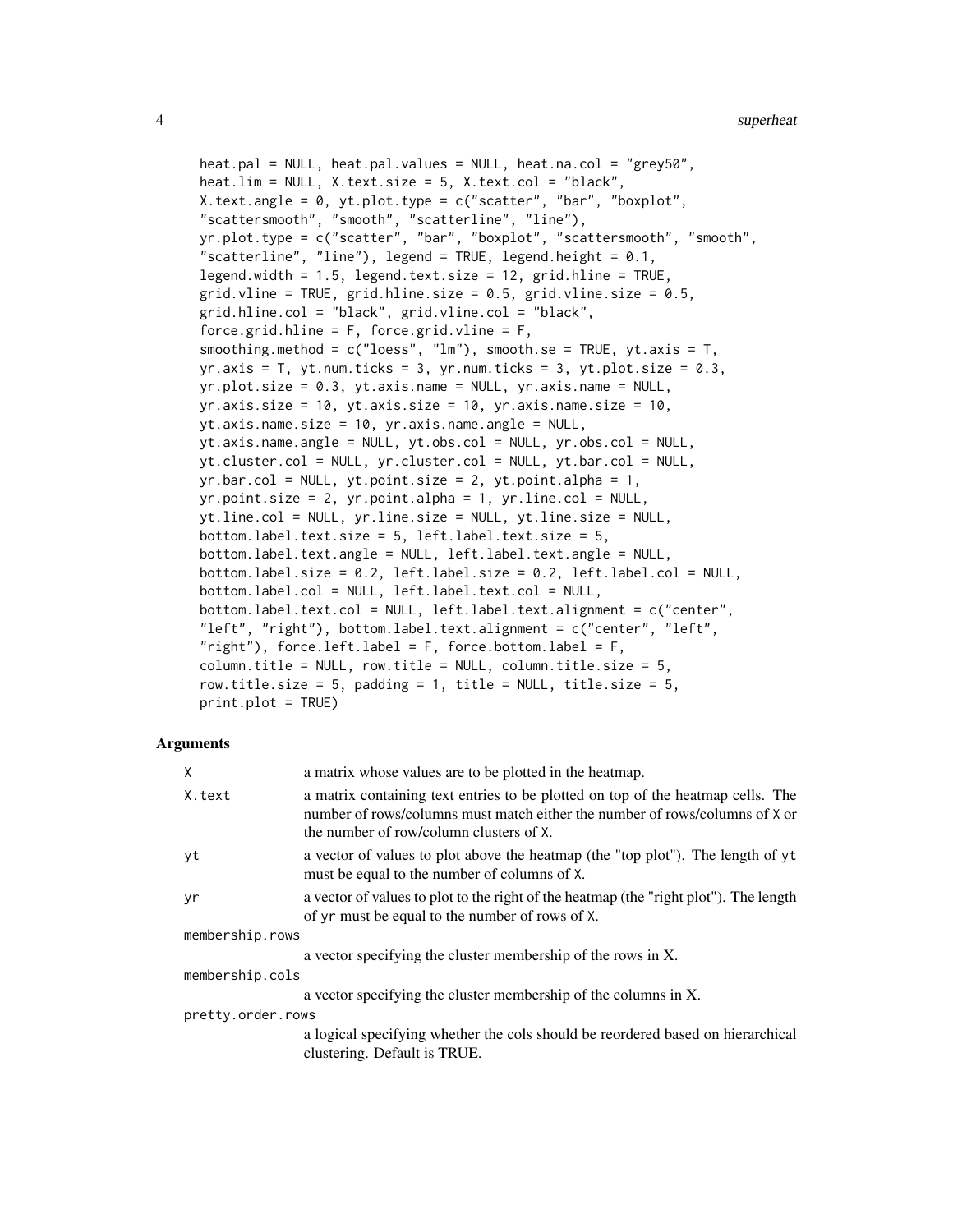#### superheat 5

| pretty.order.cols |                                                                                                                                                                                                                                                                                                                                                           |
|-------------------|-----------------------------------------------------------------------------------------------------------------------------------------------------------------------------------------------------------------------------------------------------------------------------------------------------------------------------------------------------------|
|                   | a logical specifying whether the rows should be reordered based on hierarchical<br>clustering. Default is TRUE.                                                                                                                                                                                                                                           |
| row.dendrogram    | a logical specifying whether a dendrogram should be placed next to the rows.<br>Can only be used when yr is not specified and clustering is not performed.                                                                                                                                                                                                |
| col.dendrogram    | a logical specifying whether a dendrogram should be placed next to the columns.<br>Can only be used when yt is not specified and clustering is not performed.                                                                                                                                                                                             |
| n.clusters.rows   |                                                                                                                                                                                                                                                                                                                                                           |
|                   | a number specifying the number of row clusters to generate. The default is 0 (in-<br>dicating no clustering of the rows). This argument is ignored if membership.rows<br>is provided.                                                                                                                                                                     |
| n.clusters.cols   |                                                                                                                                                                                                                                                                                                                                                           |
|                   | a number specifying the number of column clusters to generate. The default<br>is 0 (indicating no clustering of the columns). This argument is ignored if<br>membership.columns is provided.                                                                                                                                                              |
| clustering.method |                                                                                                                                                                                                                                                                                                                                                           |
|                   | the clustering method to use whenever n.clusters.cols or n.clusters.rows<br>is specified. The default ("kmeans") is to use K-means clustering, the alternative<br>option ("hierarchical") performs hierarchical clustering. Another (suggested)<br>alternative is to provide a row and/or column membership vector.                                       |
| dist.method       | the distance method to use for hierarchical clustering. This must be one of<br>"euclidean", "maximum", "manhattan", "canberra", "binary" or "minkowski".                                                                                                                                                                                                  |
| order.cols        | a vector of specifying the ordering of the columns of X. If the columns are clus-<br>tered, then this vector specifies the order within the clusters. Note that this vector<br>must be a rearranged 1:ncol(X) vector which specifies the new location of each<br>column.                                                                                  |
| order.rows        | a vector of specifying the ordering of the rows of X. If the rows are clustered,<br>then this vector specifies the order within the clusters. Note that this vector must<br>be a rearranged $1: nrow(X)$ vector which specifies the new location of each row.                                                                                             |
| smooth.heat       | a logical specifying whether or not to smooth the colour of the heatmap within<br>clusters (by taking the median value).                                                                                                                                                                                                                                  |
| scale             | a logical specifying whether or not to center and scale the columns of X.                                                                                                                                                                                                                                                                                 |
| left.label        | a character specifying the type of the label provided to the left of the heatmap. If<br>clustering was performed on the rows, then the default type is "cluster" (which<br>provides the cluster names). Otherwise, the default is "variable" (which pro-<br>vides the variable names). The final option, "none", removes the left labels all<br>together. |
| bottom.label      | a character specifying the type of the label provided to the left of the heatmap.<br>If clustering was performed on the columns, then the default type is "cluster"<br>(which provides the cluster names). Otherwise, the default is "variable" (which<br>provides the variable names). The final option, "none", removes the label all<br>together.      |
| heat.col.scheme   |                                                                                                                                                                                                                                                                                                                                                           |
|                   | A character specifying the heatmap colour scheme. The default is "viridis", and<br>other options include "red", purple", "blue", "grey" and "green". If you wish to<br>supply your own colour scheme, use the heat.pal argument.                                                                                                                          |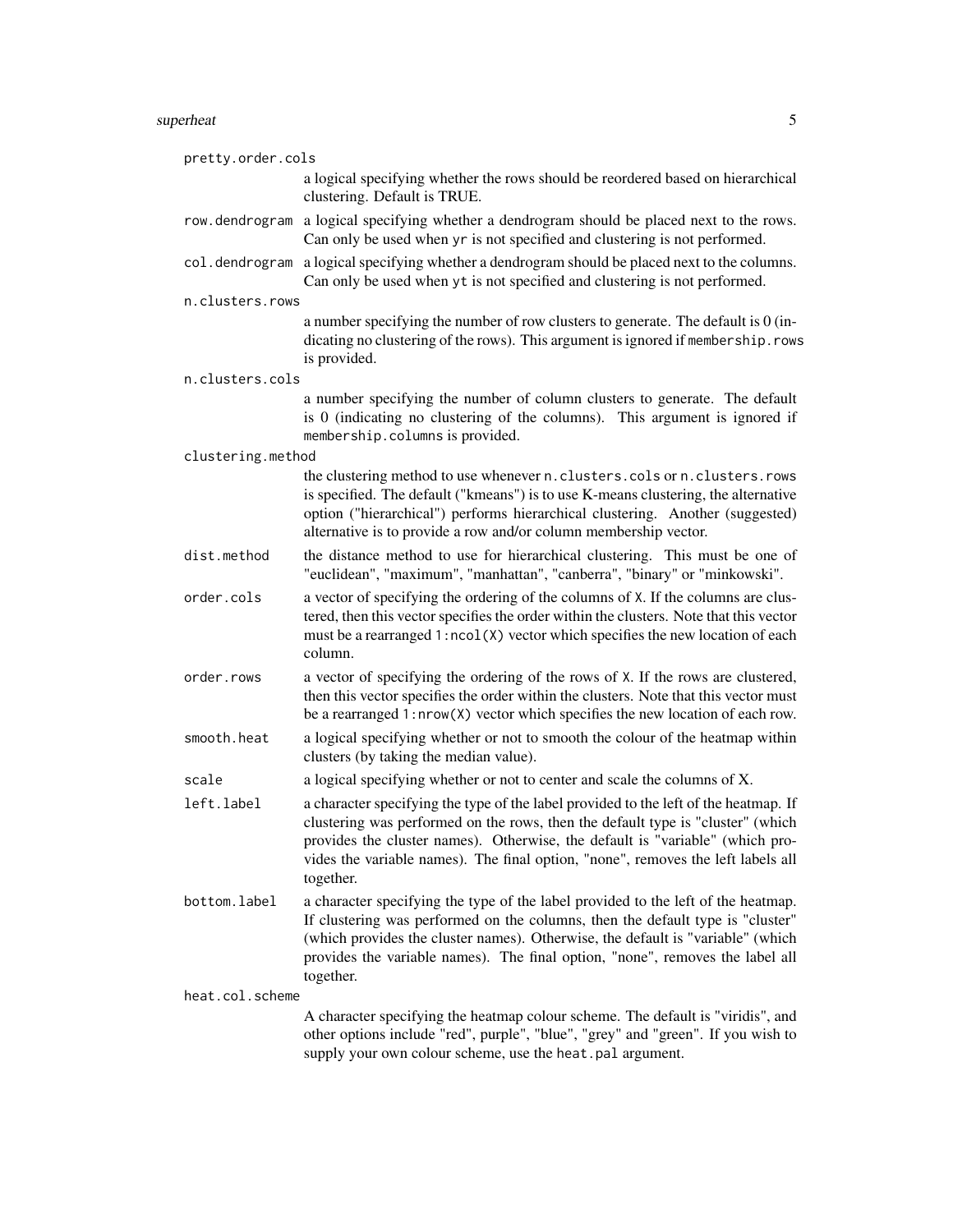<span id="page-5-0"></span>

| heat.pal         | a vector of colour names specifying a manual heatmap colour palette. This<br>corresponds to the colour argument for the ggplot2 scale_colour_gradientn<br>function.                                                                                                                               |
|------------------|---------------------------------------------------------------------------------------------------------------------------------------------------------------------------------------------------------------------------------------------------------------------------------------------------|
| heat.pal.values  |                                                                                                                                                                                                                                                                                                   |
|                  | a vector specifying the location of each colour in the colour palette specified by<br>heat.pal. Each entry should be a number between 0 and 1. This corresponds to<br>the values argument for the ggplot2 scale_colour_gradientn function. The<br>default values are the corresponding quantiles. |
| heat.na.col      | the color for NA values in the heatmap.                                                                                                                                                                                                                                                           |
| heat.lim         | a vector of length two consisting of the maximum and minimum value for the<br>heatmap palette.                                                                                                                                                                                                    |
| X.text.size      | a single number or a matrix of numbers (whose dimension matches that of<br>X. text) that specifies the size of each text entry in X. text.                                                                                                                                                        |
| X.text.col       | a single character string or a matrix of character strings (whose dimension matches<br>that of X. text) that specifies the colours of each text entry in X. text.                                                                                                                                 |
| X.text.angle     | a single number or a matrix of numbers (whose dimension matches that of<br>X. text) that specifies the angle of each text entry in X. text.                                                                                                                                                       |
| yt.plot.type     | a character specifying the yt plot type. The default is "scatter", and other options<br>include "bar", "scattersmooth", "smooth", "boxplot", "scatterline" and "line".                                                                                                                            |
| yr.plot.type     | character specifying the yr plot type. The default is "scatter", and other options<br>include "bar", "scattersmooth", "smooth", "boxplot", "scatterline", and "line".                                                                                                                             |
| legend           | logical. If set to FALSE, then no legend is provided.                                                                                                                                                                                                                                             |
| legend.height    | a number specifying the height of the legend. The default is 0.1.                                                                                                                                                                                                                                 |
| legend.width     | a number specifying the width of the legend. The default is 1.5.                                                                                                                                                                                                                                  |
| legend.text.size |                                                                                                                                                                                                                                                                                                   |
|                  | a number specifying the size of the numbers on the legend axis. The default is<br>12.                                                                                                                                                                                                             |
| grid.hline       | a logical specifying whether horizontal grid lines are plotted in the heatmap.                                                                                                                                                                                                                    |
| grid.vline       | a logical specifying whether vertical grid lines are plotted in the heatmap.                                                                                                                                                                                                                      |
| grid.hline.size  |                                                                                                                                                                                                                                                                                                   |
|                  | the thickness of the horizontal grid lines. The default is 0.5.                                                                                                                                                                                                                                   |
| grid.vline.size  | the thickness of the vertical grid lines. The default is 0.5.                                                                                                                                                                                                                                     |
|                  | grid.hline.col the colour of the horizontal grid lines.                                                                                                                                                                                                                                           |
|                  | grid. vline. col the colour of the vertical grid lines.                                                                                                                                                                                                                                           |
| force.grid.hline |                                                                                                                                                                                                                                                                                                   |
|                  | a logical describing whether or not to force the horizontal grid lines to appear<br>(relevant only when X has more than 50 rows). Note that by default there are no<br>horizontal grid lines when there are more than 50 rows.                                                                    |
| force.grid.vline |                                                                                                                                                                                                                                                                                                   |
|                  | a logical describing whether or not to force the vertical grid lines to appear<br>(relevant only when X has more than 50 columns). Note that by default there<br>are no vertical grid lines when there are more than 50 columns.                                                                  |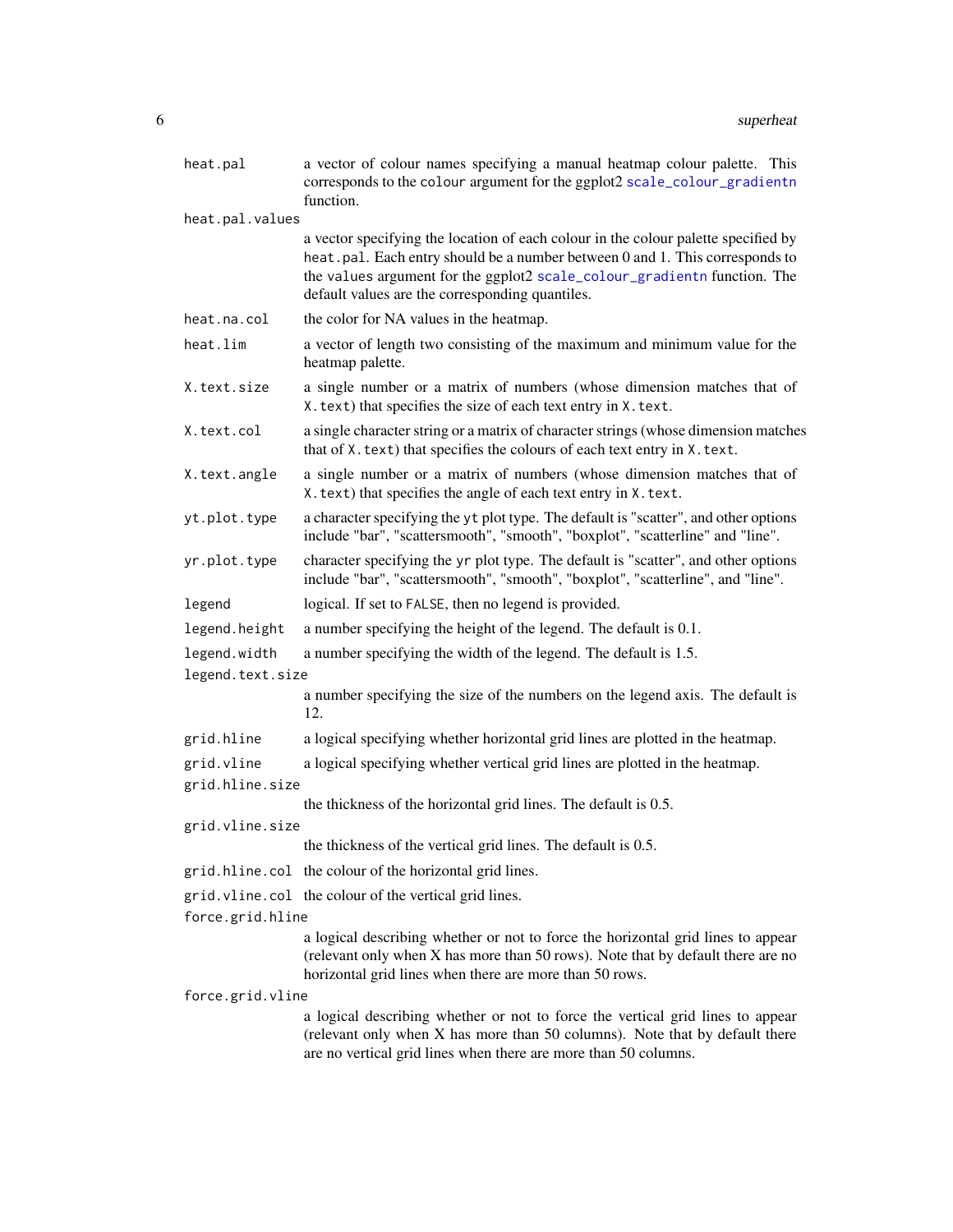#### superheat 7 and 7 and 7 and 7 and 7 and 7 and 7 and 7 and 7 and 7 and 7 and 7 and 7 and 7 and 7 and 7 and 7 and 7 and 7 and 7 and 7 and 7 and 7 and 7 and 7 and 7 and 7 and 7 and 7 and 7 and 7 and 7 and 7 and 7 and 7 and 7

smoothing.method

|                    | if plot.type = "scattersmooth" or "smooth", this argument specifies the                                                |
|--------------------|------------------------------------------------------------------------------------------------------------------------|
|                    | smoothing method to use. The default is "loess" for a curve. The alternative<br>option is "lm" for a line.             |
| smooth.se          | a logical specifying whether the smoothed yt and yr curves have standard error<br>curves.                              |
| yt.axis            | a logical specifying the presence of an axis for the yt plot.                                                          |
| yr.axis            | a logical specifying the presence of an axis for the yr plot.                                                          |
| yt.num.ticks       | the number of ticks on the yt axis. This does not always work perfectly as it is<br>coerced into looking pretty.       |
| yr.num.ticks       | the number of ticks on the yr axis. This does not always work perfectly as it is<br>coerced into looking pretty.       |
| yt.plot.size       | a number specifying the size of the yt plot.                                                                           |
| yr.plot.size       | a number specifying the size of the yr plot.                                                                           |
| yt.axis.name       | a character specifying the yt axis name.                                                                               |
| yr.axis.name       | a character specifying the yr axis name.                                                                               |
| yr.axis.size       | a number specifying the size of the numbers on the axis.                                                               |
| yt.axis.size       | a number specifying the size of the numbers on the axis.                                                               |
| yr.axis.name.size  |                                                                                                                        |
|                    | a number specifying the size of the axis name.                                                                         |
| yt.axis.name.size  |                                                                                                                        |
| yr.axis.name.angle | a number specifying the size of the axis name.                                                                         |
|                    | a number specifying the angle of the axis name.                                                                        |
| yt.axis.name.angle |                                                                                                                        |
|                    | a number specifying the angle of the axis name.                                                                        |
| yt.obs.col         | a vector specifying the colour of individual points in the yt plot.                                                    |
| yr.obs.col         | a vector specifying the colour of individual points in the yr plot.                                                    |
|                    | yt.cluster.col a vector the same length as the number of clusters which specifies the colour of<br>each cluster in yt. |
|                    | yr.cluster.col a vector the same length as the number of clusters which specifies the colour of<br>each cluster in yr. |
| yt.bar.col         | a character which specifies the colour of the boundary of the bars in the barplot<br>of yt.                            |
| yr.bar.col         | a character which specifies the colour of the boundary of the bars in the barplot<br>of yr.                            |
| yt.point.size      | the size of the points in the yt scatterplot. The default is 2.                                                        |
| yt.point.alpha     | the transparency of the points in the yt scatterplot. The default is 1, which<br>corresponds to no transparency.       |
| yr.point.size      | the size of the points in the yr scatterplot. The default is 2.                                                        |
| yr.point.alpha     | the transparency of the points in the yr scatterplot. The default is 1, which<br>corresponds to no transparency.       |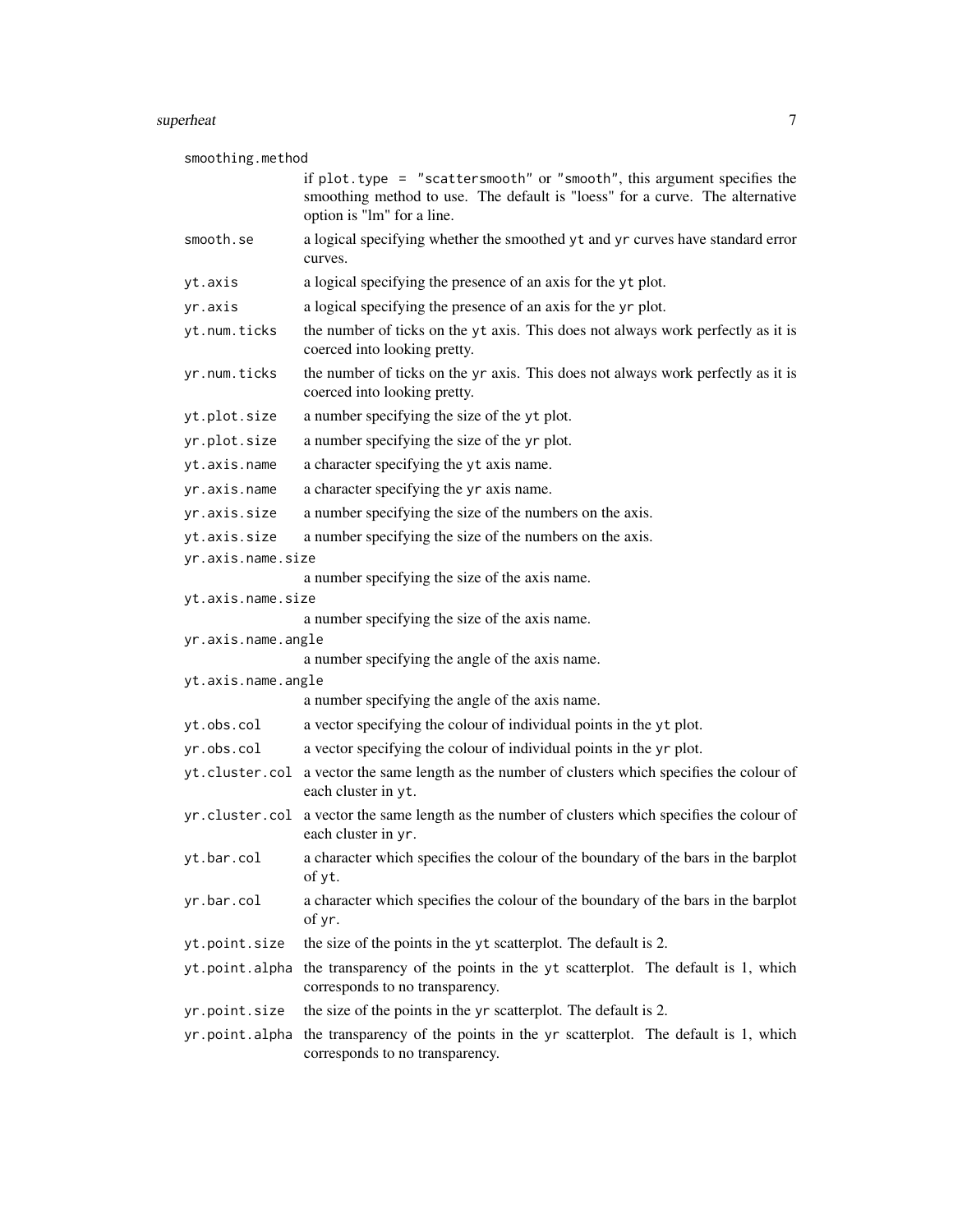| yr.line.col                 | the color of the (smoothing) line in the yr plot.                                                                                                                                                             |  |  |  |  |
|-----------------------------|---------------------------------------------------------------------------------------------------------------------------------------------------------------------------------------------------------------|--|--|--|--|
| yt.line.col                 | the color of the (smoothing) line in the yt plot.                                                                                                                                                             |  |  |  |  |
| yr.line.size                | the thickness of the (smoothing) line in the yr plot.                                                                                                                                                         |  |  |  |  |
| yt.line.size                | the thickness of the (smoothing) line in the yt plot.                                                                                                                                                         |  |  |  |  |
| bottom.label.text.size      |                                                                                                                                                                                                               |  |  |  |  |
|                             | the size of the bottom heatmap label text. The default is 5.                                                                                                                                                  |  |  |  |  |
| left.label.text.size        |                                                                                                                                                                                                               |  |  |  |  |
|                             | the size of the left heatmap label text. The default is 5.                                                                                                                                                    |  |  |  |  |
| bottom.label.text.angle     |                                                                                                                                                                                                               |  |  |  |  |
|                             | number of degrees to rotate the text on the bottom cluster/variable labels. The<br>default is 90.                                                                                                             |  |  |  |  |
| left.label.text.angle       |                                                                                                                                                                                                               |  |  |  |  |
|                             | number of degrees to rotate the text on the left cluster/variable labels. The de-<br>fault is 0.                                                                                                              |  |  |  |  |
| bottom.label.size           |                                                                                                                                                                                                               |  |  |  |  |
|                             | a number specifying the size of the bottom cluster/variable label panel.                                                                                                                                      |  |  |  |  |
| left.label.size             | a number specifying the size of the left cluster/variable label panel.                                                                                                                                        |  |  |  |  |
|                             |                                                                                                                                                                                                               |  |  |  |  |
|                             | left.label.col a vector specifying the left cluster/variable label colour palette.                                                                                                                            |  |  |  |  |
| bottom.label.col            | a vector specifying the bottom cluster/variable label colour palette.                                                                                                                                         |  |  |  |  |
| left.label.text.col         |                                                                                                                                                                                                               |  |  |  |  |
|                             | a character or character vector specifying the left cluster/variable label text colour.                                                                                                                       |  |  |  |  |
| bottom.label.text.col       |                                                                                                                                                                                                               |  |  |  |  |
|                             | a character or character vector specifying the bottom cluster/variable label text                                                                                                                             |  |  |  |  |
|                             | colour.                                                                                                                                                                                                       |  |  |  |  |
| left.label.text.alignment   |                                                                                                                                                                                                               |  |  |  |  |
|                             | the text alignment of the label text. The default is "center". Alternate options<br>are "left" and "right".                                                                                                   |  |  |  |  |
| bottom.label.text.alignment |                                                                                                                                                                                                               |  |  |  |  |
|                             | the text alignment of the label text. The default is "center". Alternate options<br>are "left" and "right".                                                                                                   |  |  |  |  |
| force.left.label            |                                                                                                                                                                                                               |  |  |  |  |
|                             | a logical describing whether or not to force the left labels to appear (relevant<br>only when X has more than 50 rows). Note that by default there are no labels<br>when there are more than 50 rows.         |  |  |  |  |
| force.bottom.label          |                                                                                                                                                                                                               |  |  |  |  |
|                             | a logical describing whether or not to force the bottom labels to appear (relevant<br>only when X has more than 50 columns). Note that by default there are no labels<br>when there are more than 50 columns. |  |  |  |  |
| column.title                | a string specifying the overall column name (located below the bottom.labels).                                                                                                                                |  |  |  |  |
| row.title                   | a string specifying the overall row name (located to the left of the left.labels).                                                                                                                            |  |  |  |  |
| column.title.size           |                                                                                                                                                                                                               |  |  |  |  |
|                             | a number specifying the size of the column name. The default is 5.                                                                                                                                            |  |  |  |  |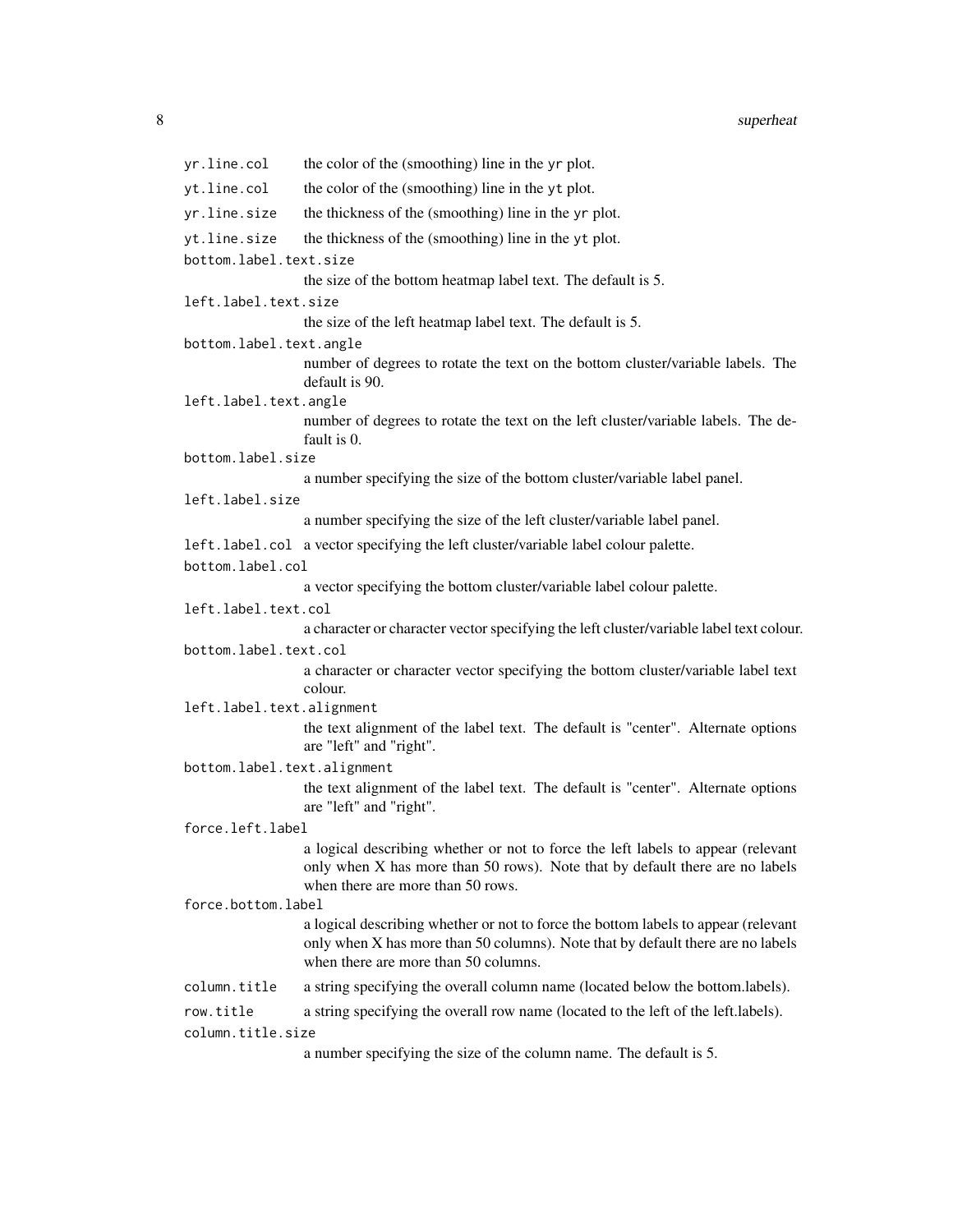#### superheat 9

|            | row.title.size a number specifying the size of the row name. The default is 5.       |
|------------|--------------------------------------------------------------------------------------|
| padding    | the amount (in cm) of white space (padding) around the plot. The default is 1<br>cm. |
| title      | a character string specifying a main heading.                                        |
| title.size | the size of the title. The default is 5.                                             |
| print.plot | a logical specifying whether or not to output the plot.                              |

#### Value

plot a plot with the properties specified by the above arguments. membership.cols the column cluster membership vector membership.rows the row cluster membership vector

#### References

Barter and Yu (2017), Superheat: An R package for creating beautiful and extendable heatmaps for visualizing complex data, <https://arxiv.org/abs/1512.01524>, arXiv:1512.01524v2 [stat.AP]

#### Examples

```
# plot a heatmap of the numerical iris variables
# cluster by species and plot Sepal.Length on the right
# save the superheat object to access the membership vectors
sh \leq superheat(X = iris[,-c(1, 5)],
               yr = iris[, 1],yr.axis.name = "Sepal.Length",
               membership.rows = iris$Species)
```
sh\$membership.rows